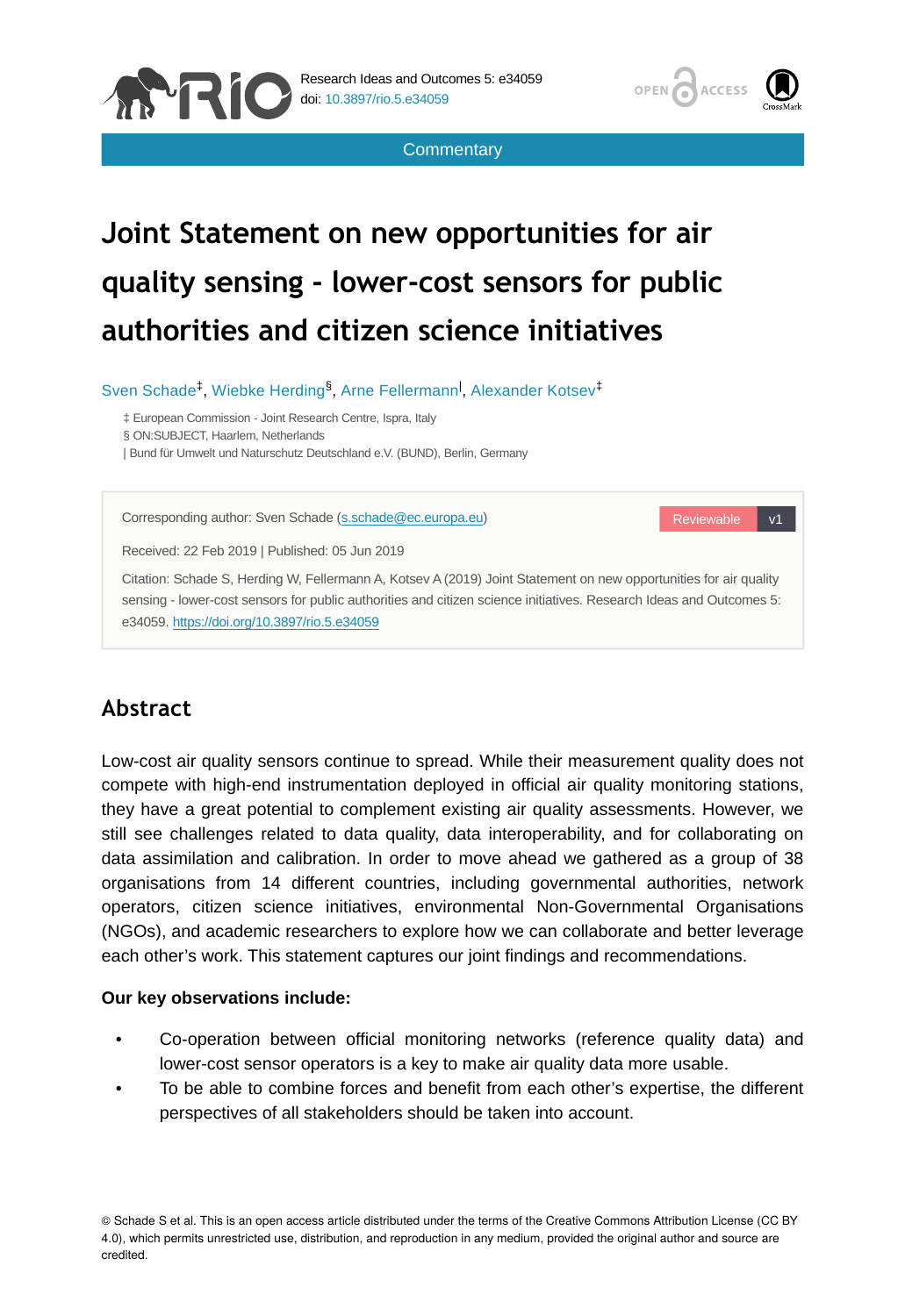- There is a need to ensure that all users understand the possibilities and the limitations of making sense out of observations from different sensors.
- It is not realistic to expect that in the near future the data quality of lower-cost sensors will be as good as that of the official data. A way to make use of data that is of lower accuracy is by employing them in air quality modelling.
- Transparency about data quality is important to build more trust in the data, and to avoid unrealistic expectations.
- The need for interoperability should be clearly articulated and promoted by potential data users.
- There a need (and an opportunity) to provide guidance and standard operating procedures for the deployment and calibration of lower-cost sensors in order to increase the data quality delivered by participants of citizen science projects.
- Presently, we prefer to consider fixed-stationary sensors in a network instead of mobile sensor data. Furthermore, stationary data should not be aggregated with data from mobile sensors.
- Publishing and sharing this statement is only small step in the right direction and further actions have to be taken, inlcuding more in-depth discussions of the recommendations in smaller groups and follow-up meetings on dedicated topics.

## **Keywords**

air quality, air pollution, low-cost sensing, citizen science, expert, stakeholders, joint statement

## **Introduction**

Low-cost air quality sensors continue to spread. While their measurement quality does not compete with high-end instrumentation deployed in official air quality monitoring stations, they have a great potential to complement air quality assessments (Castell et al. 2017). From a scientific point of view sensors that are of lower-cost than those used within official stations may help us to create a spatially much denser sensing network and ultimately to improve our knowledge about air pollution. From a societal point of view the use of lowercost sensors may increase awareness, empower people, and have political impact.

Already today we witness:

- Sensors operated by citizens directly from homes, schools or other locations of interest (Grothe et al. 2016, Pfeil 2015).
- Initiatives promoting the use of lower-cost sensors organised by grass-root citizen communities, by academic research institutes, by environmental NGOs, by public authorities on the local, national or European level, or by consortia of these (Piedrahita et al. 2014).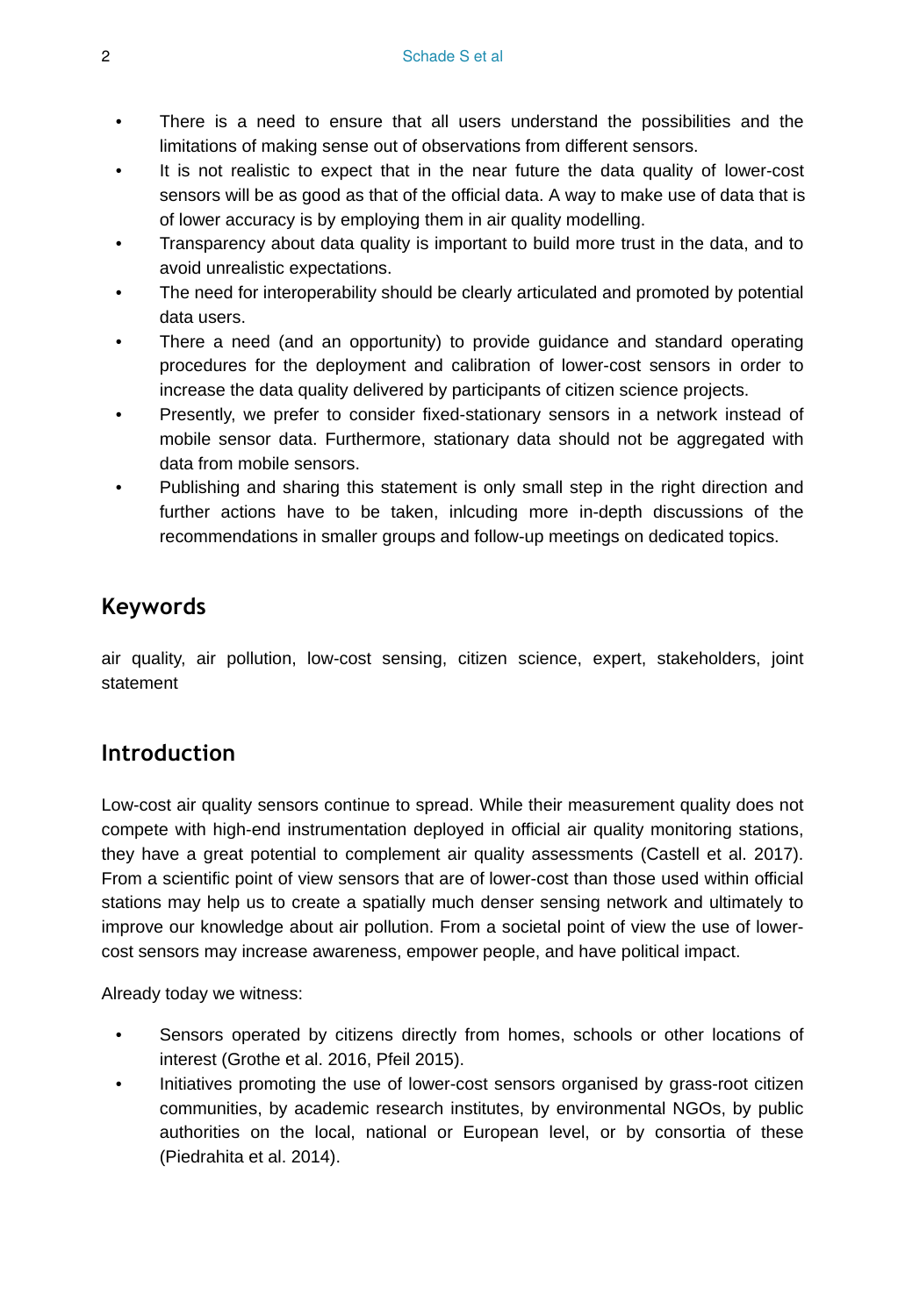- A broadly felt need for data quality assessment, quality control, validation and calibration (Lewis et al. 2018).
- Rapid innovations in sensing technologies, including new fast on-the-fly methods for data quality assessment, quality control, validation and calibration (Maag et al. 2018, Piedrahita et al. 2014).
- Success stories of collaborations between public authorities and different kinds of lower-cost sensing initiatives (Volten et al. 2018).

On the one hand, we see improved data availability from both governmental air quality sensor networks and lower-cost sensing initiatives. But, what should be the next step in terms of interoperability and collaboration on data assimilation and calibration? How to ensure that different users understand the possibilities and the limitations of using observations from different sensors?

On the other hand, some agencies running official monitoring networks still seem to struggle to communicate their work and to reach public awareness. How could both citizen initiatives and public authorities benefit from each other's interests and mandates? How do we make sense of the air quality data we have available and communicate with citizens?

On the 24th of October 2018, we gathered as a group of governmental authorities, network operators, citizen science initiatives, environmental Non-Governmental Organisations (NGOs), and academic researchers to explore how we can collaborate and better leverage each other's work. All are listed in the Acknoweldgemet Section, below, and the meeting material is publicly available [\(http://www.hackair.eu/round-table-review/\)](http://www.hackair.eu/round-table-review/). In particular, we focus on three key questions, related with (i) the increased usability of lower-cost air quality data, (ii) combined use of data from heterogeneous sources, and (iii) our joint way forward. This statement captures our joint findings and recommendations.

# **Increasing uptake of air quality from lower-cost sensing systems information in policy and society**

Sources of air quality information keep increasing while policy still seems to largely build on authoritative measurements. To use the potential of new sources of air quality data it would help if citizens, academics and policy makers interested in accessing (and contributing to) better air quality information from multiple sources would work together to increase the usefulness of the data, so that all parties may benefit.

To be able to combine forces and benefit from each other's expertise, the different perspectives of all stakeholders should be taken into account. We particularly want to underline the following reasons why different stakeholder groups should collaborate closely in order to increase the uptake of air quality from lower-cost sensing systems information in policy and society.

Reasons to involve citizens and bottom up-initiatives: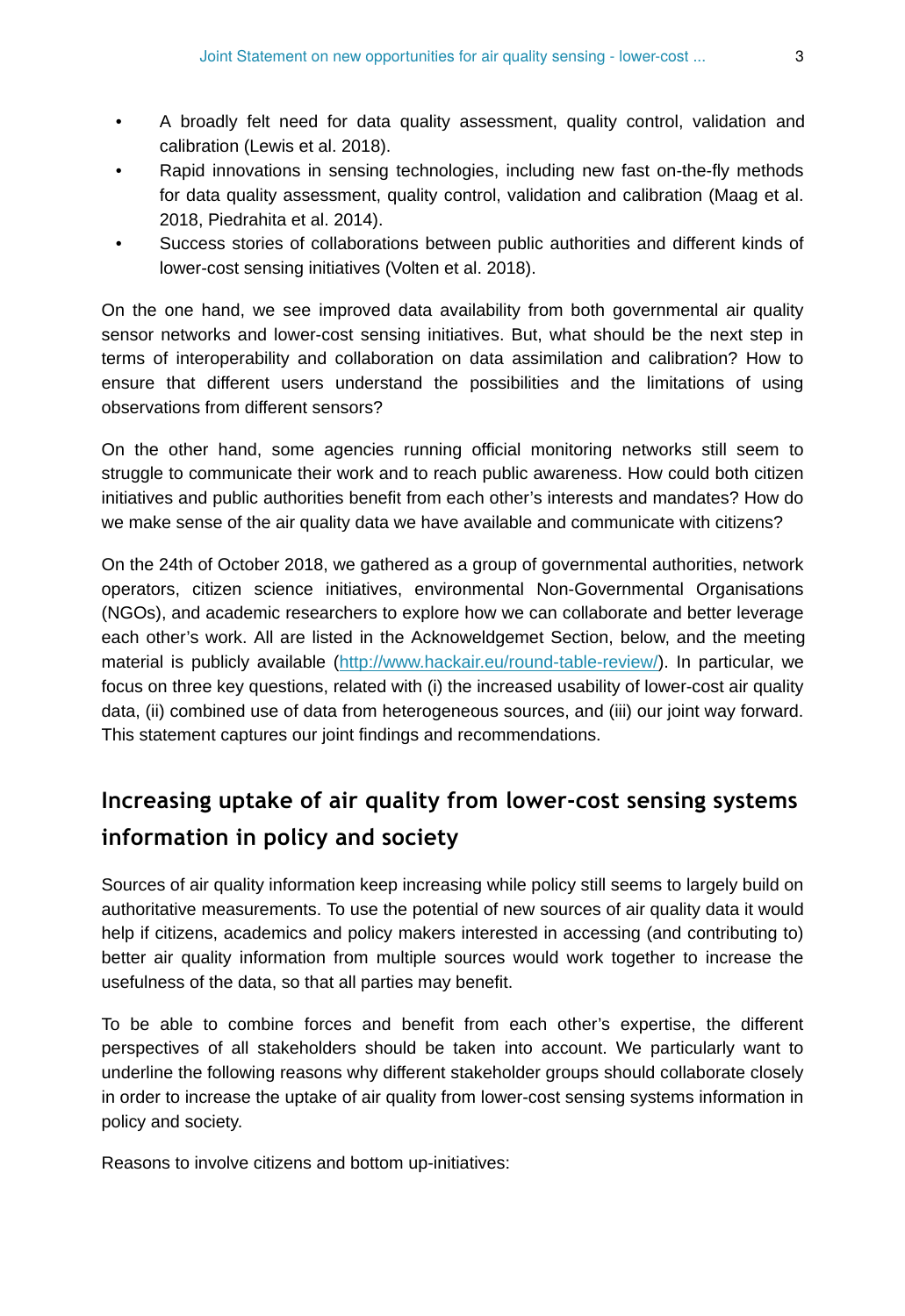- Benefit from existing enthusiasm, leaders and multipliers, and empower them with tools.
- Bring communities physically together and allow them to learn from one another.
- Make it easy to share technical knowledge and access existing solutions.
- Emphasise the context of the air quality data. What do limit values mean? What are the health implications?

Reasons to involve scientists and researchers:

- Take time at the beginning of a new initiative to clarify the research questions and methodology.
- Help translate scientific data into clear and simple communication (visuals, not just µg/ppm).
- Identifying the price gap between citizen science and authoritative research, the cost for calibration/scientific accuracy/maintenance is much higher than just sensors.

Reasons to involve public authorities and governmental agencies:

- Find possibilities for the uptake of air quality measurements from lower-cost sensors by public authorities.
- Identify possible conditions for data use, such as the requirement of clear information about the quality of the measurements and their source (metadata).
- Encouragement and support to engage multiple-actors and to use data from different sources.

Overall, we see a strong need for expectation management between all stakeholders involved. During the entire collaboration, it has to be made very clear what each party can and cannot offer.

## **Making use of air quality data from multiple sources**

Making use of air quality data from multiple sources poses many scientific and technical challenges. We are looking for sound practical solutions that fit the needs of all stakeholders involved. From our joint discussions we conclude the following.

#### **Data quality: coping with varying levels of data quality**

1. We see a need (and an opportunity) to provide guidance and standard operating procedures for the deployment and calibration of lower-cost sensors in order to increase the data quality delivered by participants of citizen science projects. These guidance and procedures need to be developed by citizen scientists together with universities or research centres, and governmental agencies in order to satisfy the needs of all involved.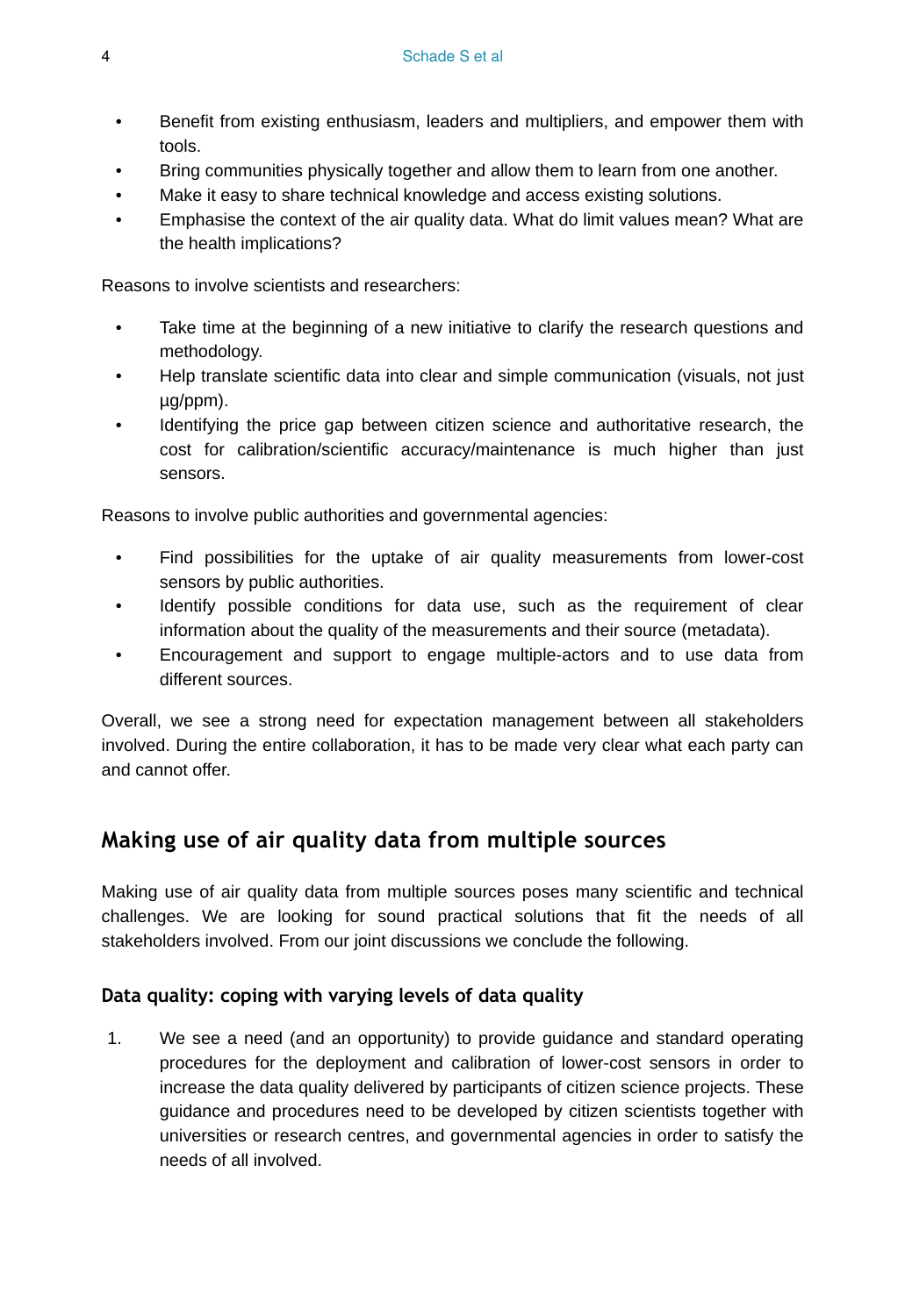- 2. One way to increase confidence and usability of lower-cost sensor data for science and policy is to complement sensor datasets with metadata describing data quality, e.g. (measurement accuracy, calibration, methodology used, etc.) following an agreed framework.
- 3. Stakeholders should be informed that sensor systems may under or overestimate the actual air pollutant levels. Because of the increasing volumes of sensor big data, new automatic procedures should be designed to detect data anomalies without human intervention.
- 4. For practical deployment by users it is important to estimate the lifetime of sensor systems and their periodicity of re-calibration.
- 5. One does not necessarily need data of the highest accuracy, but data of an accuracy that is known, and sufficient to address a given research question. For example, relative comparability of the data provided by a given (lower-cost) sensor system can be evaluated in order to ensure that sensors are able to capture the true spatial and temporal variability of air pollutants.
- 6. In order to make more sense of the data, sensor measurements may be compared and combined with data from other sources, including reference stations, meteorological conditions, models, and emission data.
- 7. At this point in time, we prefer to consider fixed-stationary sensors in a network instead of mobile sensor data. Furthermore, stationary data should not be aggregated with data from mobile sensors.

## **Interoperability: comparing and integrating measurements from multiple sources**

- 1. The need for interoperability should be clearly articulated and promoted by potential data users (such as scientific institutions, and governmental organizations at different administrative levels), including aspects such as enabling data comparison and integration across borders (e.g. EU wide), easy access to a large data pool to directly work with, creating a unified market for entrepreneurs to build upon, making data relevant and accessible for policy, etc.
- 2. The re-use of data, sensing solutions and data management platforms should be rewarded by funding bodies.
- 3. Interoperability needs an adequate infrastructure that would facilitate the re-use and long-term curation of air sensing results. We welcome the developments of the European Open Science Cloud (EOSC) that might meet the demand of the community.
- 4. A comprehensive pool of supporting tools, made available under an open license would complement the emerging infrastructure for interoperable observation data.
- 5. The comparability and usefulness of data from lower-cost sensor systems may increase by developing, agreeing on and using standards and guidelines. At the same time we agree that no single solution can be adopted to meet all expectations. That is why, a brokering system that allows different already existing systems to interoperate could be put in place.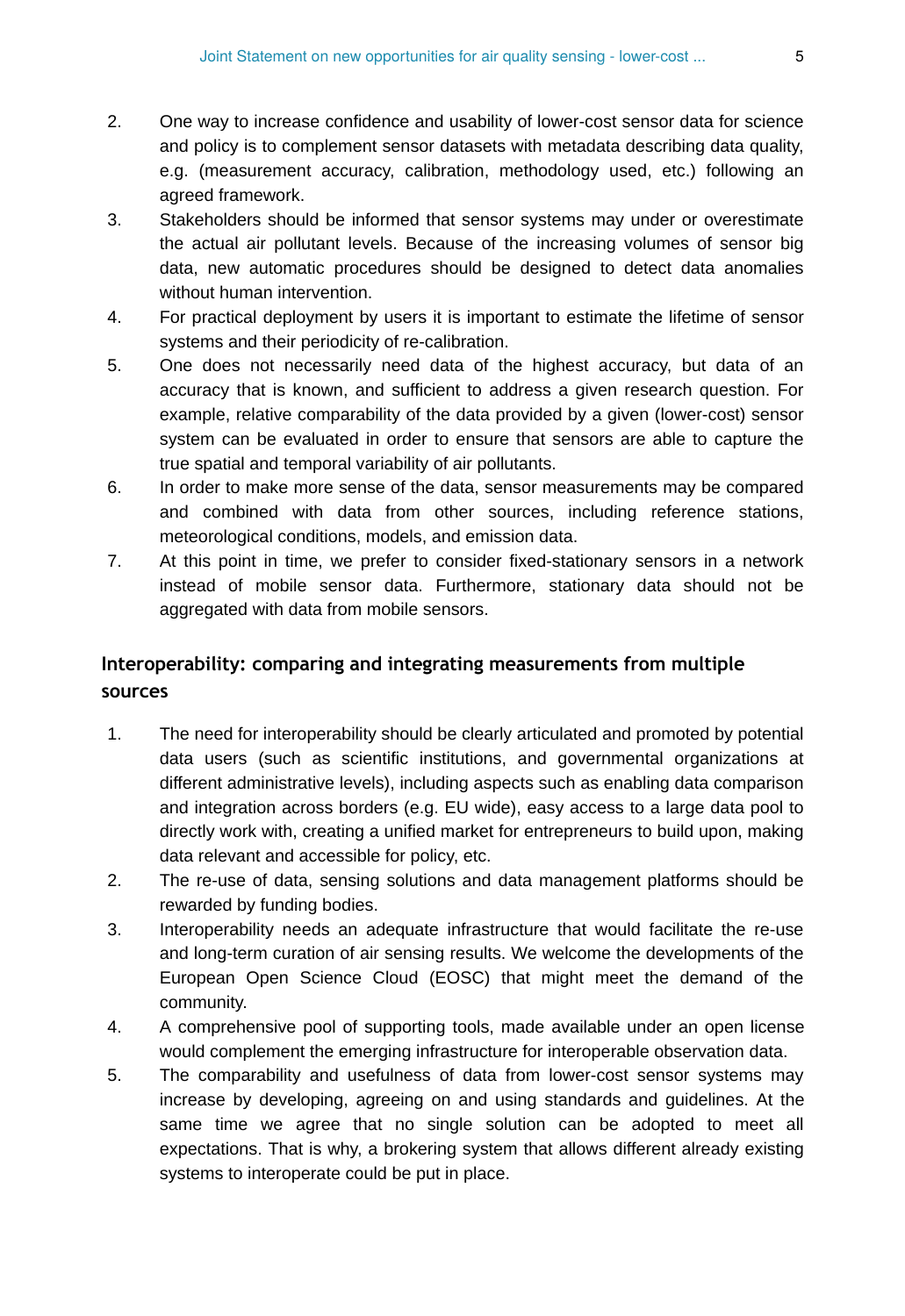## **Modelling: analysing and learning from the multitude of air quality measurements available**

- 1. It is not realistic to expect that in the near future the data quality of lower-cost sensors will be as good as that of the official data. A way to make use of data that is of lower accuracy is by employing them in air quality modelling. Lower-cost sensor data may be used as input in models or to compare with models. Requirements for the data are not high accuracy, but to know the accuracy. This makes it a good first step in employing sensor for monitoring applications.
- 2. To be able to use the data it is essential to know which sensors are operating and which are not working. Operators should keep track of sensor up-time and send warnings to sensor owners in case of data lacks or atypical sensor behaviour. Air pollution models are already existing at EU-level. These can directly be used to investigate possible validation and modifications based on data from other sources, incl. lower-cost sensors systems. The output of CAMS (Copernicus Atmosphere Monitoring Service) can be used as a first guess.
- 3. One of the added benefits can be that the use of sensors and combination with modelling can increase the trust in models - which is a persistent issue. This work can open a dialogue and help increase the understanding of air quality models and their value.
- 4. Following the point above, model owners would benefit, because they can improve their models. Projects running lower-cost sensor systems would benefit because they cannot only present measurements at the points where there are systems deployed but also in the entire area in between. In addition, with models you can make air quality predictions.

#### **Calibration: improving the quality of air quality information**

- 1. Co-operation between official monitoring networks (reference quality data) and lower-cost sensor operators is a key to make air quality data more usable. This could, for example, include the offering of standards and certification mechanisms to communities that use lower-cost sensor systems.
- 2. Transparency about data quality is important to build more trust in the data, and to avoid unrealistic expectations.
- 3. A calibration/quality check is recommended, especially relating to calibration validity and representatives. This has to clarify the measurement range, meteorological condition of the sensor operation, environmental conditions, aerosol composition, etc.
- 4. Promote open access for comparison measurements.
- 5. When dealing with lower-cost sensor networks, projects should prominently and explicitly state what can be done with the data or by explaining what ancillary data is needed to make the data useful. Such a more positive framing would be preferred to any form of disclaimer about the data quality and validity which might discourage participation. A template of such statements might be shared to reduce the burden and guide projects.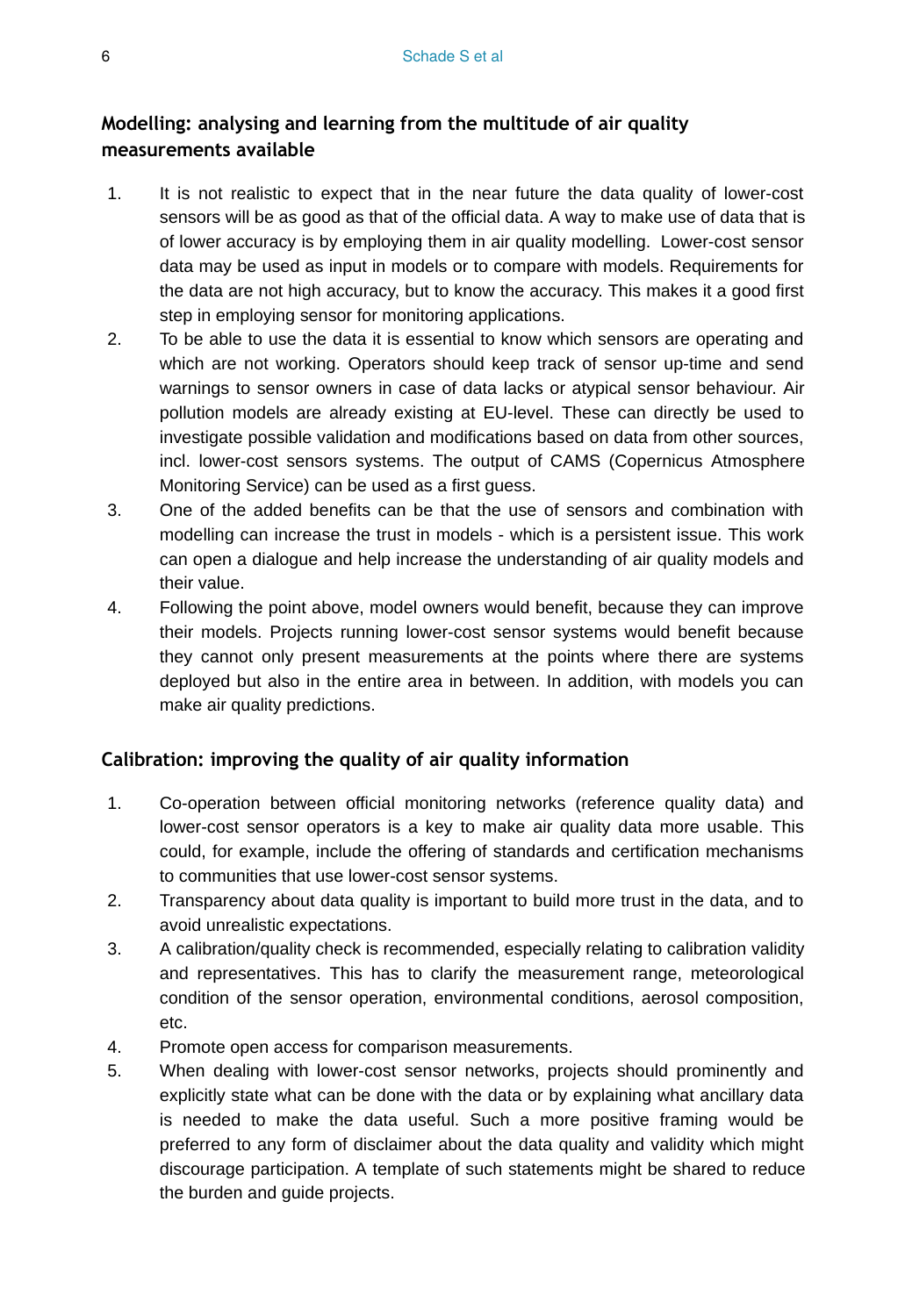6. The aging of sensors and their need for maintenance should be studied and communicated to users.

## **Data management: sharing data and honouring sources, confidentiality and ownership**

- 1. We identified a need to develop a data sharing framework that holds to legal requirements (esp. GDPR), explains possibilities on how to best preserve the privacy of participants, guides us to be (technically) interoperable, e.g. to approaches of public administration, and is fit for the future. Foresight is needed in order to address issues that might appear when sensors are carried by people including minors.
- 2. We suggest a dedicated meeting and surrounding activity in order to start building such a framework. Here, we see a need to invite researchers dealing with the ethics of technology, lawyers, data scientists, experts on interoperability.
- 3. For the short term we recommend to provide a guidebook (which might evolve incrementally) for new projects that are starting now. This should basically ask the question "What would we recommend these projects to do?".
- 4. Dedicated action is needed to investigate storage possibilities of citizen science data. Such an activity should also elaborate on the roles that citizens might play in this e.g. considering highly decentralised storage and involving the 'hacker' community.

## **Moving ahead**

Given that this statement emerged from a single day meeting, we do see a need to take further action. In a nutshell, we consider the following actions most important and urgent to take:

- Sharing the results with the wider community and ensuring the re-use of existing practices, e.g. via the ECSA (European Citizen Science Association) Working Group on Air Quality, but also within the European Network of Air Quality Reference Laboratories (AQUILA).
- Collecting outcomes from research projects which show interdisciplinary results on the cross-cutting themes discussed in this Joint Statement.
- Keeping networked organizations aligned or forming a coordinated effort by relevant (country-based) bodies of institutions to keep an overview and up-to-date policy diagnosis of the learning curve that is currently taking shape.
- Facilitating exchange and dissemination of (inter-) disciplinary knowledge by the various actions and research projects that are being organized and rolled-out, both by local governments, research groups, civil groups and citizen science communities.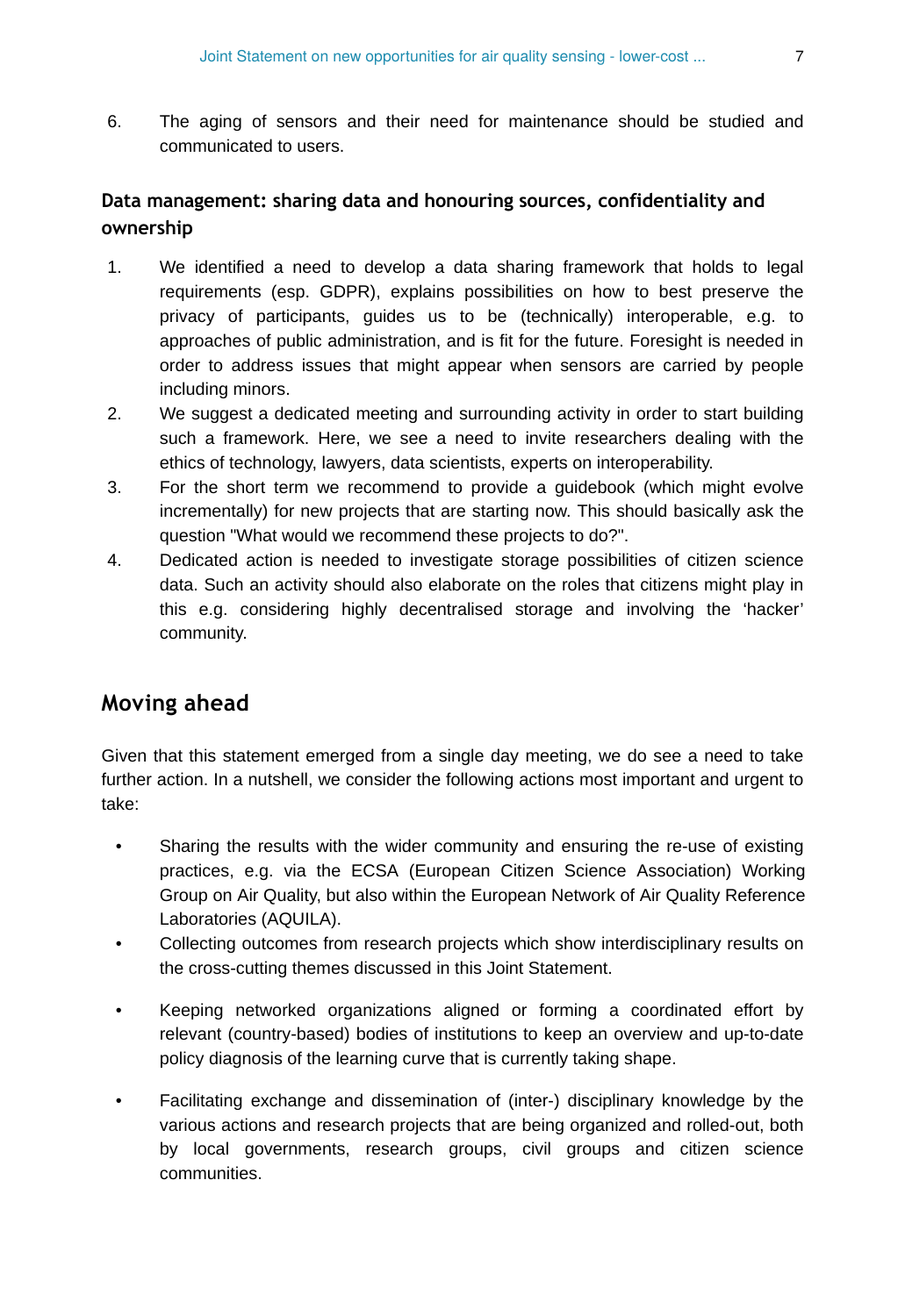Taking up some of the recommendations of this document in smaller groups, including the organisation of a series of follow-up meetings on dedicated topics, elaborating further on the feedback received in Frankfurt.

## **Acknowledgements**

This statement is a result of a meeting at which individual representatives of the following organizations took part:

*3S GmbH - Sensors, Signal Processing, Systems, Germany; AirBG.info, Bulgaria; Airthings, Bulgaria; Barcelona Institute for Global Health, Spain; Belgian Interregional Environment Agency (IRCELINE), Belgium; Breeze Technologies UG, Germany; BUND / Friends of the Earth, Germany; City of Oslo, Norway; DRAXIS Environmental S.A., Greece; Environmental social science research group, DIY Science LAB, Hungary; European Citizen Science Association (ECSA), Germany/UK; European Climate Foundation, UK; European Commission, DG Environment, Belgium; European Commission, DG Joint Research Centre, Italy; European Environment Agency(EEA), Denmark; Federal Environment Agency (Umweltbundesamt), Germany; Flanders Environment Agency (VMM), Belgium; Hessisches Landesamt für Naturschutz, Umwelt und Geologie, Germany; Institut für Geoinformatik, University of Münster, Germany; Institute for Advanced Architecture of Catalonia (IAAC)/Fablab Barcelona, Spain; Institute of Environmental Assessment and Water Research (IDAEA), Spain; Johannes Gutenberg-University, Germany; Lambeth Borough Council, UK; Landesanstalt für Umwelt Baden-Württemberg, Germany; Leibniz Institute for Tropospheric Research (TROPOS), Germany; Leiden University, Netherlands; Luftdaten.info, Germany; Meritum, Poland; NanoSen-AQM, Spain; New Bulgarian University, Bulgaria; NILU – Norwegian Institute for Air Research, Norway; ON:SUBJECT, Belgium; Plume Labs, France; Radboud University, Netherlands; RIVM - National Institute of Public Health and the Environment, Netherlands; Sofia EU Green Capital, Bulgaria; Sofia Municipality, Bulgaria; Waag Society, Netherlands; and ZSI - Centre for Social Innovation, Austria.*

We particularly thank the speakers, the moderators of the different discussion groups at the Frankfurt workshop. In addition, we very much value the constructive and detailed comments of Wolfram Birmilli, Joost Wesseling and Hester Volten which helped to improve this joint statement.

The content of this publication does not reflect the official opinion of the European Union. Responsibility for the information and views expressed in the statement lies entirely with the authors.